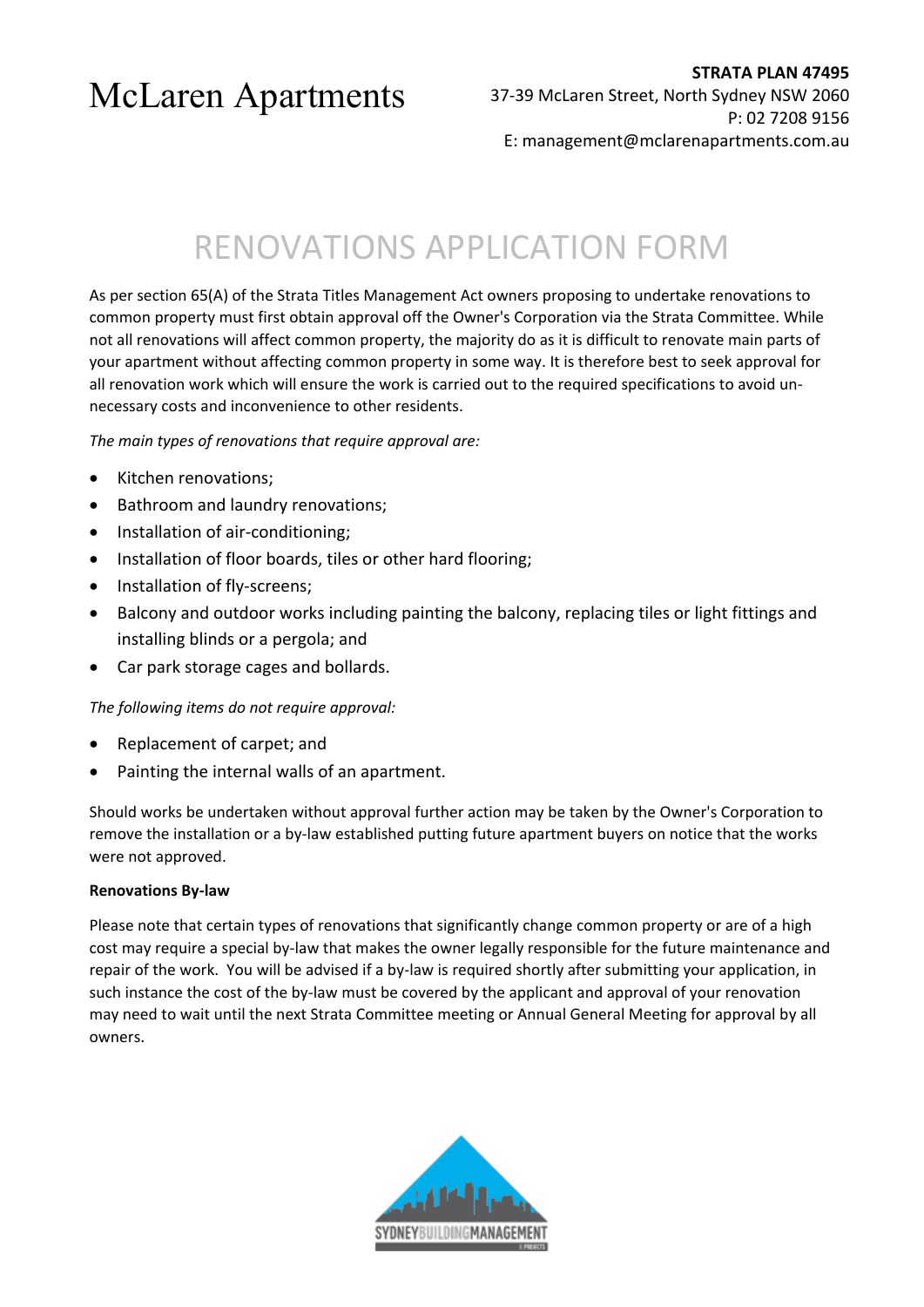#### **Renovation Bond**

Please note that a bond of up to \$2,000 may be payable on approval of your renovation to protect the Owner's Corporation against damage to common property while the renovation is underway.

#### **APPLICATION PROCESS**

1) Complete the below application form answering all questions that are specific to your type of renovation and provide all accompanying information requested;

### **PLEASE NOTE INCOMPLETE APPLICATIONS WILL NOT BE ACCEPTED. PLEASE DO NOT SUBMIT APPLICATIONS THAT ARE INCOMPLETE, WE HAVE BEEN INSTRUCTED BY THE STRATA COMMITTEE NOT TO FORWARD ON INCOMPLETE APPLICATIONS.**

2) Lodge your application and all accompanying information with Building Management by forwarding (email preferred) all documents to [management@mclarenapartments.com.au](mailto:management@mclarenapartments.com.au).

#### **THE APPPROVAL PROCESS**

3) Once your completed application has been received and reviewed by Building Management it will be forwarded to the Strata Manager who will further review the application and then forward to the Strata Committee for approval. You will be cc'd on the email sent to the Strata Manager.

*Questions:* If you have any questions regarding your application once it has been sent to the Strata Manager please contact the Strata Manager directly.

#### **STRATA MANAGER DETAILS**

| Strata Manager: | Christopher Osborn              |
|-----------------|---------------------------------|
| Company:        | <b>Body Corporate Services</b>  |
| Phone:          | (02) 9967 1300                  |
| Email:          | christopher.osborn@bcssm.com.au |

4) Assuming all information has been provided the Strata Committee can generally approve applications via email within approximately 2-4 weeks. If the application is not straight forward or there are items in the application that require discussion the application may be

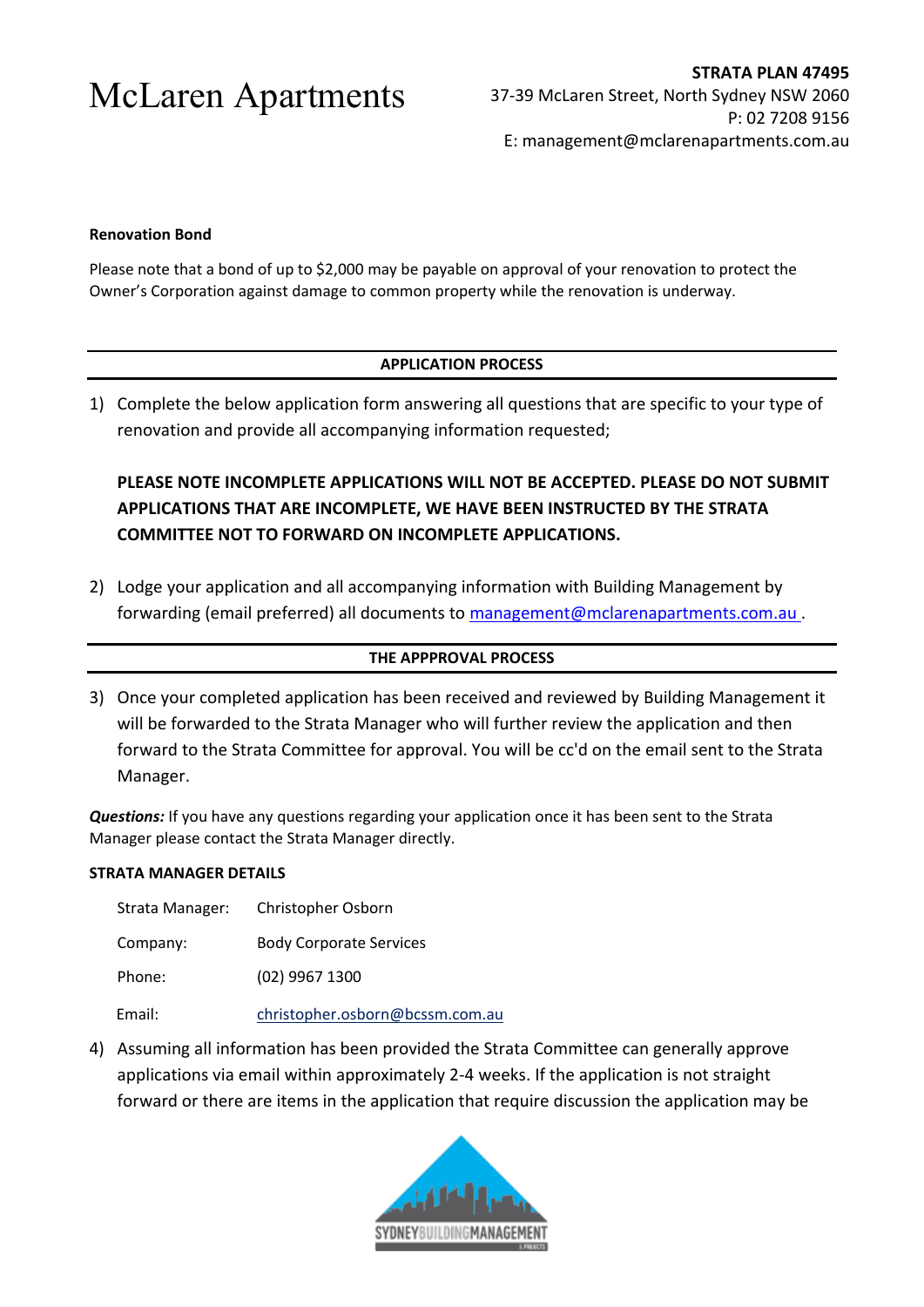deferred until the next Strata Committee Meeting (held quarterly) which you may be asked to attend and discuss the application with the committee. **PLEASE DO NOT SUBMIT YOUR APPLICATION UNLESS IT IS COMPLETE WITH ALL ACCOMPANYING INFORMATION AS IT WILL NOT BE ACCEPTED WHICH WILL DELAY YOUR APPROVAL.** 

#### **ONCE APPROVED**

- 5) Confirmation of approval will be provided by the strata manager via email or in writing and minuted in the next Strata Committee meeting minutes.
- 6) Prior to proceeding with the renovation, you must co-ordinate your renovation dates with Building Management so that your renovations can be co-ordinated with other work around the complex, neighbouring residents appropriately notified, and the lift and loading area booked.
- 7) For significant renovations the Strata Committee may impose an additional security bond of up to \$2,000 and this will be mentioned in the approval notification. This must be paid prior to the renovation commencing.
- 8) Once the renovation is complete Building Management will carry out a final inspection and assuming the renovation has been carried out in line with your approval and there has been no damage to common property any bond will be returned.

Please do not start your renovation without notifying Building Management.

### **RENOVATIONS APPLICATION FORM**

| Name of Applicant:       |          |
|--------------------------|----------|
| <b>Apartment Number:</b> |          |
| Building:                |          |
|                          | (H)      |
| <b>Contact Details:</b>  | (Mobile) |
|                          | (Email)  |

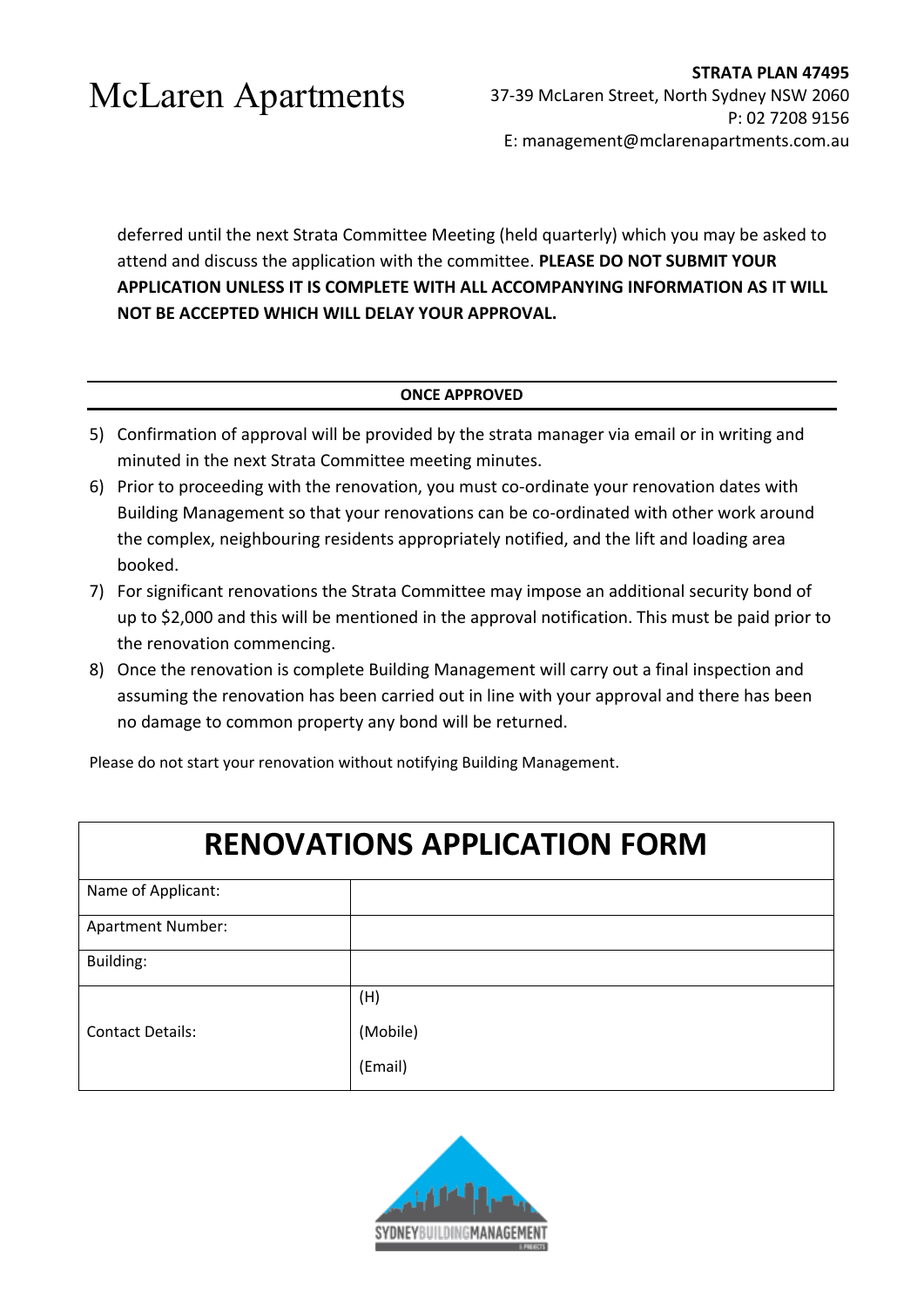| Please provide a summary of the<br>renovation work to be undertaken?                                                                                                                                                                                                                                                                                                                                            |           |               |                 |
|-----------------------------------------------------------------------------------------------------------------------------------------------------------------------------------------------------------------------------------------------------------------------------------------------------------------------------------------------------------------------------------------------------------------|-----------|---------------|-----------------|
| Who will be carrying out the work?                                                                                                                                                                                                                                                                                                                                                                              |           |               |                 |
| Have you attached a copy of the<br>quotation from your contractor? (a<br>copy of the quotation must be<br>supplied for approval to be given)                                                                                                                                                                                                                                                                    | Tick one: | Yes $\square$ | No <sub>1</sub> |
| Have you attached a copy of your<br>contractor's trade license (for<br>example builders/carpenters/tilers<br>license) certifying that they are<br>suitably qualified to carry out the<br>work?<br>(Only qualified tradespeople are<br>permitted to carry out work on<br>common property. If you are not<br>providing a builders license a license<br>specific to the work being<br>undertaken must be provided) | Tick one: | Yes $\square$ | No $\square$    |
| Have you attached a copy of your<br>contractor's public liability<br>insurance? (All contractors working<br>on-site must hold public liability<br>insurance, applications will not be<br>accepted without evidence of this<br><i>insurance</i> )                                                                                                                                                                | Tick one: | Yes $\square$ | No <sub>1</sub> |
| Additional comments regarding the<br>contractor being used:                                                                                                                                                                                                                                                                                                                                                     |           |               |                 |

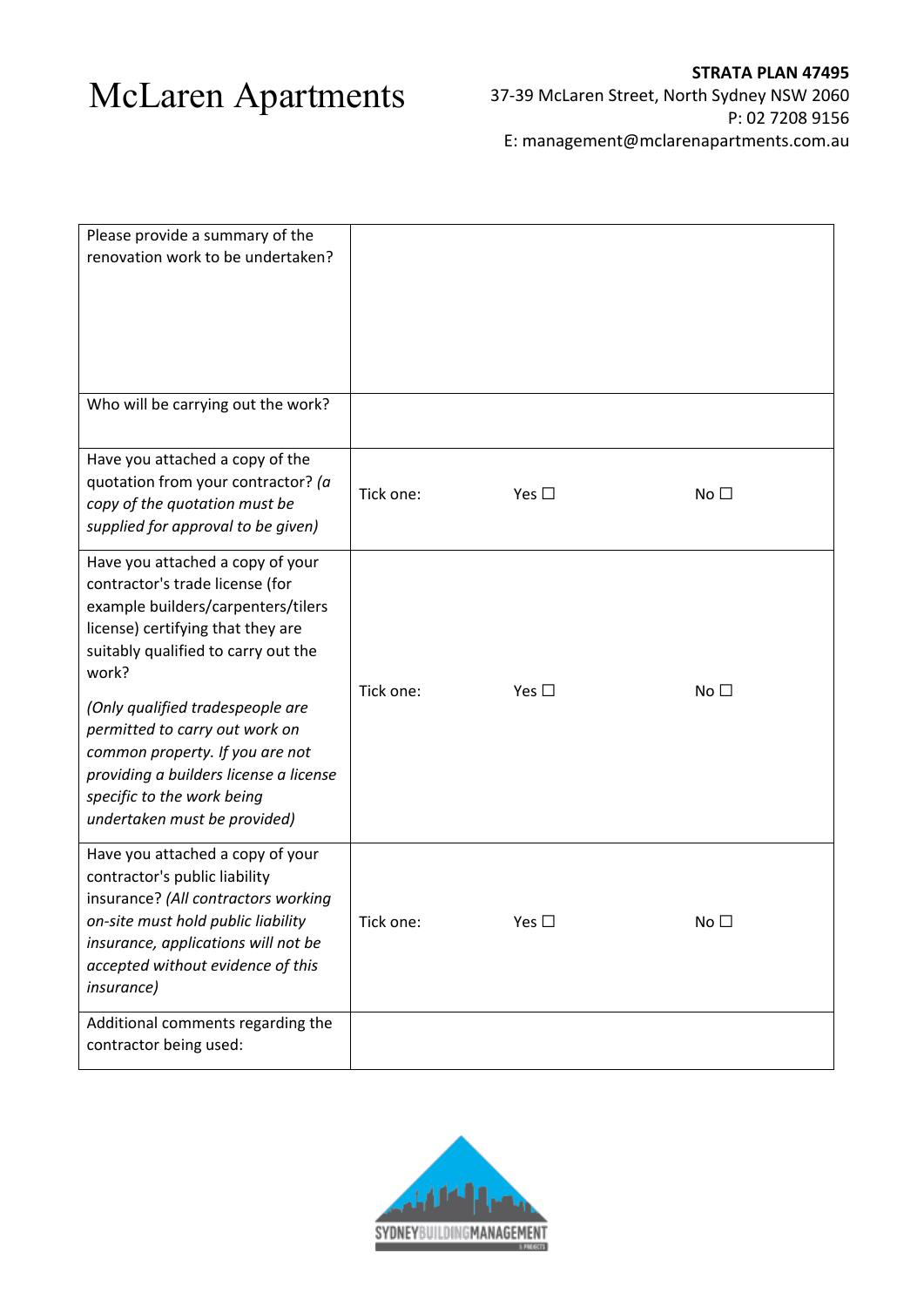| Has a sketch/drawing of where the<br>renovations are to be undertaken<br>been provided (Please use a<br>separate sheet or provide floor plans<br>if preferred):                                                                                                                                                                                                                                                                                                                                                                                                                                                                                                                                                                                                                                                                      | Tick one: | Yes $\square$ | No <sub>1</sub> |  |  |  |  |  |
|--------------------------------------------------------------------------------------------------------------------------------------------------------------------------------------------------------------------------------------------------------------------------------------------------------------------------------------------------------------------------------------------------------------------------------------------------------------------------------------------------------------------------------------------------------------------------------------------------------------------------------------------------------------------------------------------------------------------------------------------------------------------------------------------------------------------------------------|-----------|---------------|-----------------|--|--|--|--|--|
| SPECIFIC QUESTIONS - INSTALLATION OF FLOOR BOARDS/TILES                                                                                                                                                                                                                                                                                                                                                                                                                                                                                                                                                                                                                                                                                                                                                                              |           |               |                 |  |  |  |  |  |
| To prevent the transmission of noise between apartments all flooring installations must include an<br>acoustic underlay that complies with a noise/impact isolation product equal or better than an Impact<br>Insulation Class (IIC) rating of 57 or it's approximate equivalent Weighted Normalised Impact Sound<br>Pressure Level (Ln, w) of 53. That is the IIC rating must be 57 or HIGHER, the weighted normalised ISP<br>must be 53 or LOWER. CERTIFICATION THAT THE INSULATION MEETS THE ABOVE STANDARD MUST BE<br>PROVIDED BY THE INSULATION MANUFACTURER IN THE FORM OF A LETTER CONFIRMING THAT THE<br>INSULATION MEETS THE ABOVE STANDARD, A PRODUCT SPECIFICATION SHEET OR CERTIFICATION FROM<br>AN ACOUSTIC ENGINEER. APPLICATIONS FOR FLOORING WILL NOT BE CONSIDERED UNLESS APPROPRIATE<br>CERTIFICATION IS SUPPLIED. |           |               |                 |  |  |  |  |  |
| Please specify the type of flooring to<br>be laid? (timber, tiles, etc)                                                                                                                                                                                                                                                                                                                                                                                                                                                                                                                                                                                                                                                                                                                                                              |           |               |                 |  |  |  |  |  |
| Have you provided confirmation<br>from the insulation manufacturer<br>that the acoustic underlay adhere's<br>to the building's acoustic standards<br>as stated above?                                                                                                                                                                                                                                                                                                                                                                                                                                                                                                                                                                                                                                                                | Tick one: | Yes $\square$ | No <sub>1</sub> |  |  |  |  |  |
| Have you attached a product<br>brochure of the flooring being laid?                                                                                                                                                                                                                                                                                                                                                                                                                                                                                                                                                                                                                                                                                                                                                                  | Tick one: | Yes $\square$ | No <sub>1</sub> |  |  |  |  |  |
| SPECIFIC QUESTIONS - INSTALLATION OF AIR CONDITIONING                                                                                                                                                                                                                                                                                                                                                                                                                                                                                                                                                                                                                                                                                                                                                                                |           |               |                 |  |  |  |  |  |
| Please be aware that the air conditioning in your apartment is cooling tower operated and thereby the                                                                                                                                                                                                                                                                                                                                                                                                                                                                                                                                                                                                                                                                                                                                |           |               |                 |  |  |  |  |  |

replacement of any AC unit would need to comply with the current system in terms of size and load. Should you wish to make an enquiry regarding your AC Unit, please contact Building Management to discuss further.

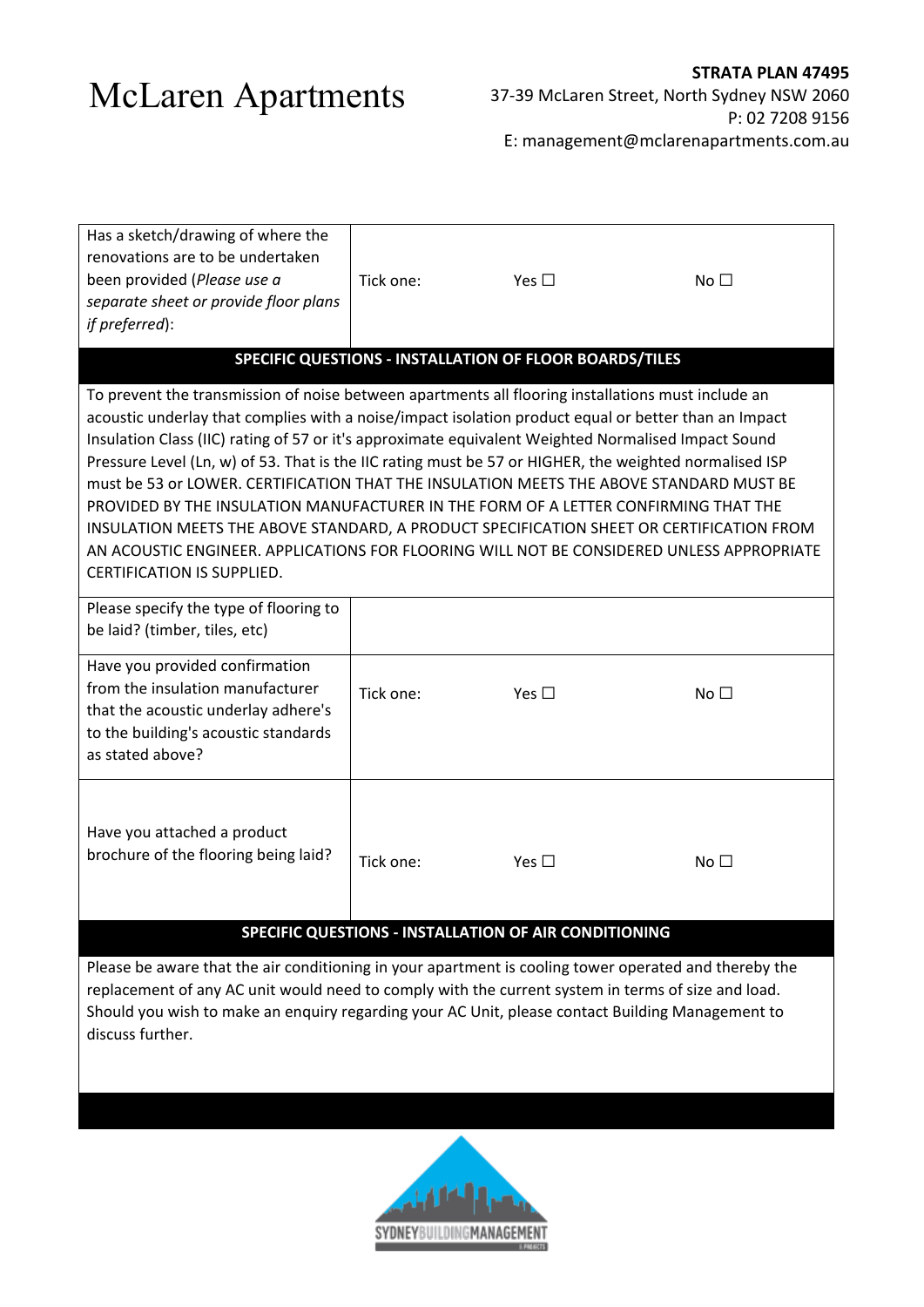| <b>SPECIFIC QUESTIONS - BATHROOM RENOVATIONS</b>                                                           |           |            |              |  |  |
|------------------------------------------------------------------------------------------------------------|-----------|------------|--------------|--|--|
| Please provide a summary of the<br>work being carried out:                                                 |           |            |              |  |  |
| Please provide details of the type of<br>tiles being installed and their cost<br>per sqm:                  |           |            |              |  |  |
| Please provide details of the<br>waterproof membrane to be laid:                                           |           |            |              |  |  |
| Please provide details of who will be<br>laying the waterproof membrane:                                   |           |            |              |  |  |
| Has a copy of either a builder's<br>license, or plumber/water proofer<br>license been attached (Required)? | Tick one: | Yes $\Box$ | No $\square$ |  |  |

### **RENOVATION CONDITIONS**

#### **General Conditions**

- 1. Renovations must not be undertaken until written approval has been provided by the Strata Committee.
- 2. The renovation work must adhere to the buildings by-laws at all times.
- 3. Owners are at all times responsible for the contractors or sub-contractors employed to carry out renovation work and a breach of any conditions by the contractor is considered a breach by the owner.
- 4. If at any time conditions relating to the renovation approval are breached including the undertaking of non-approved work, the owner acknowledges that they may forfeit any renovation bond or have building access for tradespeople revoked, this includes any breach of the conditions in this form.
- 5. Use of the building loading area and lifts must be booked at least 48 hours prior to the renovation as per the moving procedures.
- 6. The owner agrees to provide access to the apartment for building management or a nominated member of the strata committee to inspect the renovation work following 24-hour notice.

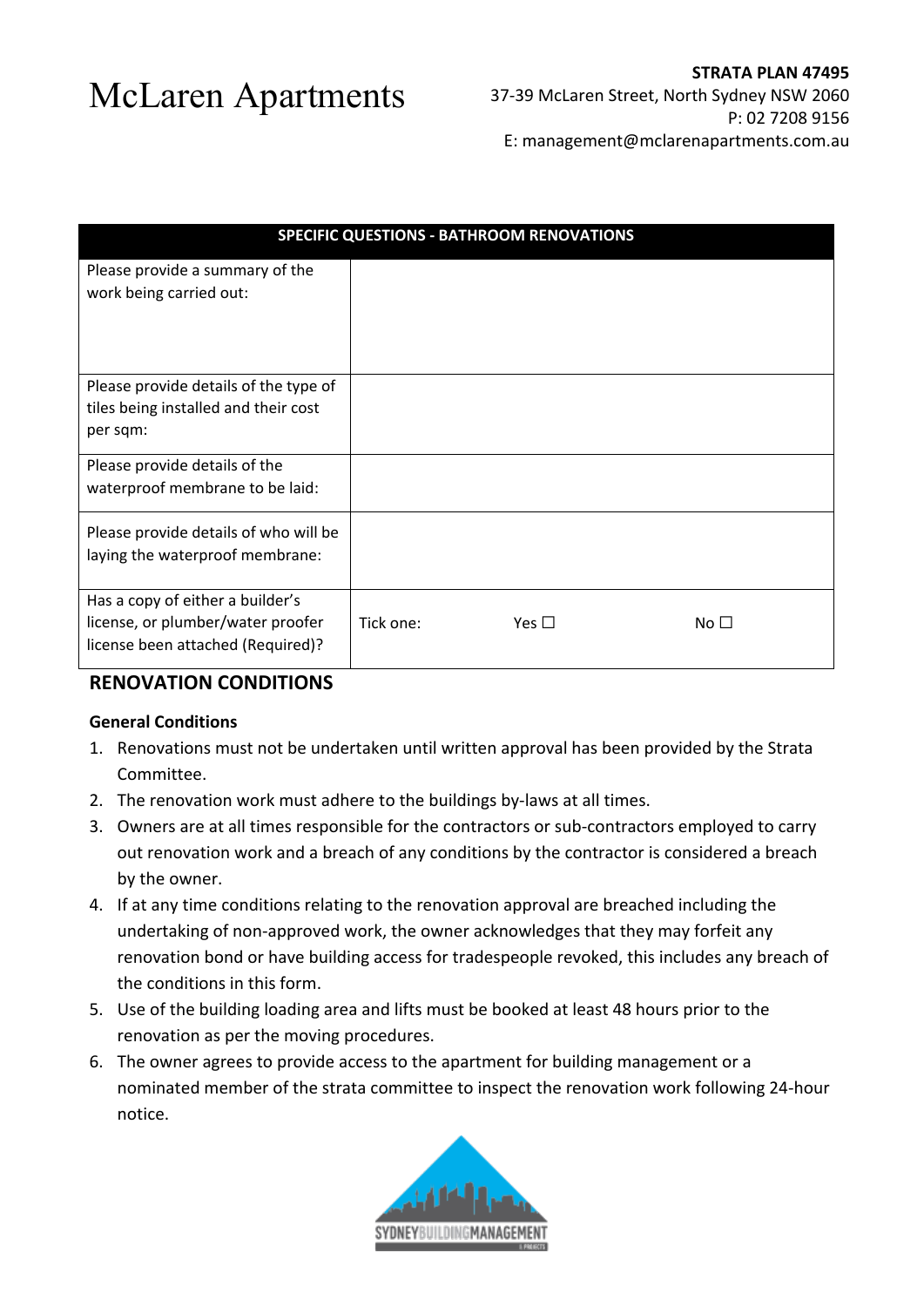### **Resident Notification & Project Schedule**

- 7. Once approved the owner agrees to provide building management with a schedule for the renovation work including start/finish date, and periods where loud noise work will occur such as the demolition of bathrooms so that building management can adequately advise residents of the noise. This information must be provided at least 7 days prior to the renovation commencing, and the owner acknowledges that this does not provide permission to start the work, as it may need to be co-ordinated with other work around the building.
- 8. Should the proposed renovation schedule change throughout the project the owner agrees to notify Building Management of the new schedule within a reasonable time frame so that Building Management can adequately notify residents.

### **Time Restrictions & Noise**

- 9. Renovation work must only be carried out between 7.00am to 6.00pm weekdays and 8.00am to 1.00pm Saturdays. Renovation work is not permitted on Sunday's or public holidays.
- 10. Renovation work that involves loud repetitive noise (jack hammering, banging, drilling or any loud power tools) must be restricted to after 8.00am and is not permitted on weekends.
- 11. Contractors must adhere to any restrictions in regard to loud repetitive noise imposed by Building Management.

### **Building Damage, Cleaning & Waste Disposal**

- 12. All care must be taken to prevent damage to common property at all times, any damage that does occur must be repaired promptly at the Owners expense.
- 13. Protective coverings (lift covers/floor coverings) must be installed to protect common property walls & floors where required and as directed by Building Management.
- 14. Doors should be sealed off at the edges to ensure that dust does not transmit from apartments to the common property hallways. Similarly, balconies must not be used as workshops and owners will be expected to pay for the cleaning of any dust that accumulates on the building facade or neighbours balcony as a result of renovation work.
- 15. Common property (particularly residential hallways and lifts) must be clean at all times. Mess created as a result of the renovation must be cleaned up regularly during the day and a final clean completed at the end of each day so that common property areas are back to their original presentation. If common property areas are found not to be cleaned back to their original standard, building management will arrange for the area to be cleaned and the cost